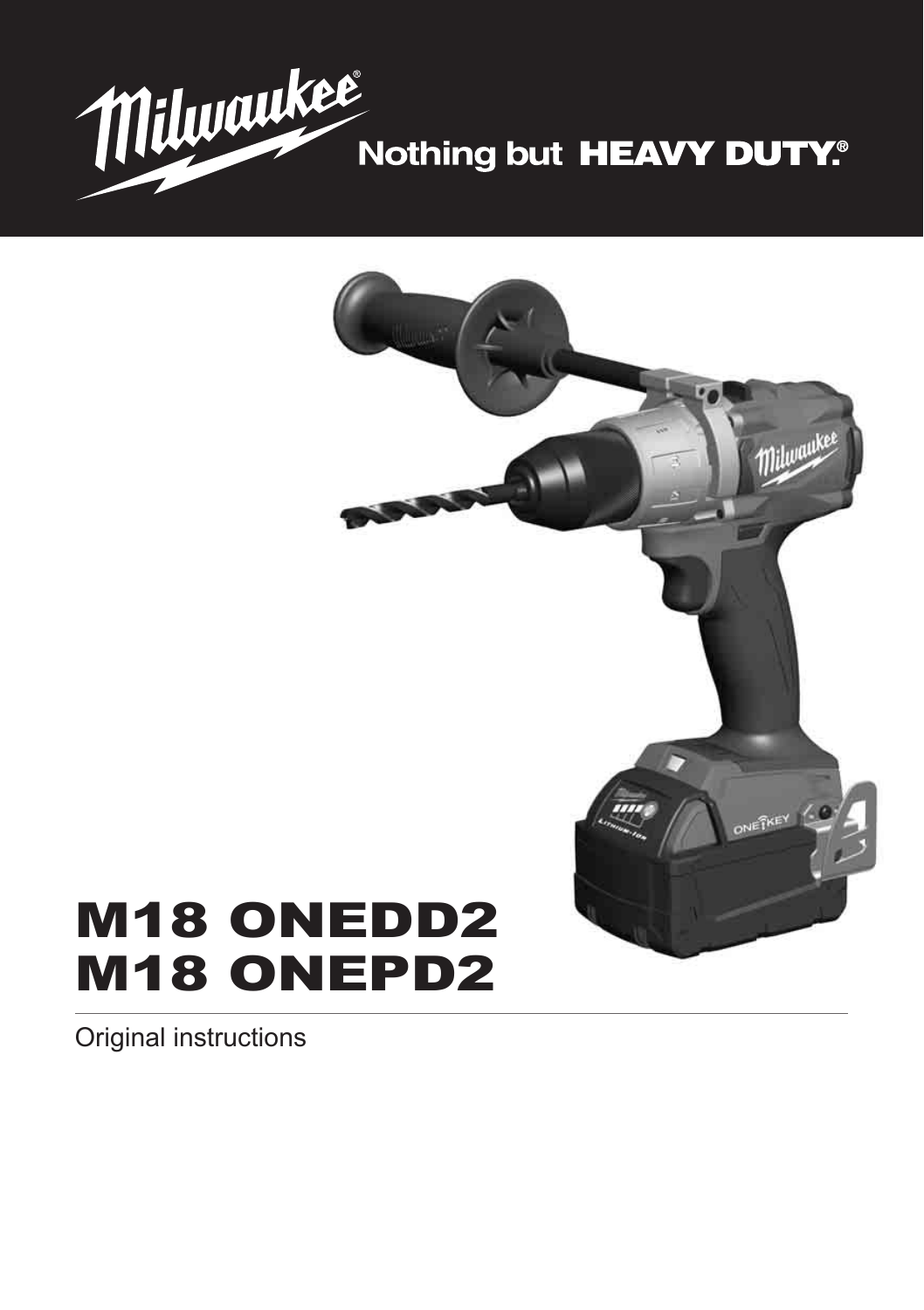

**3**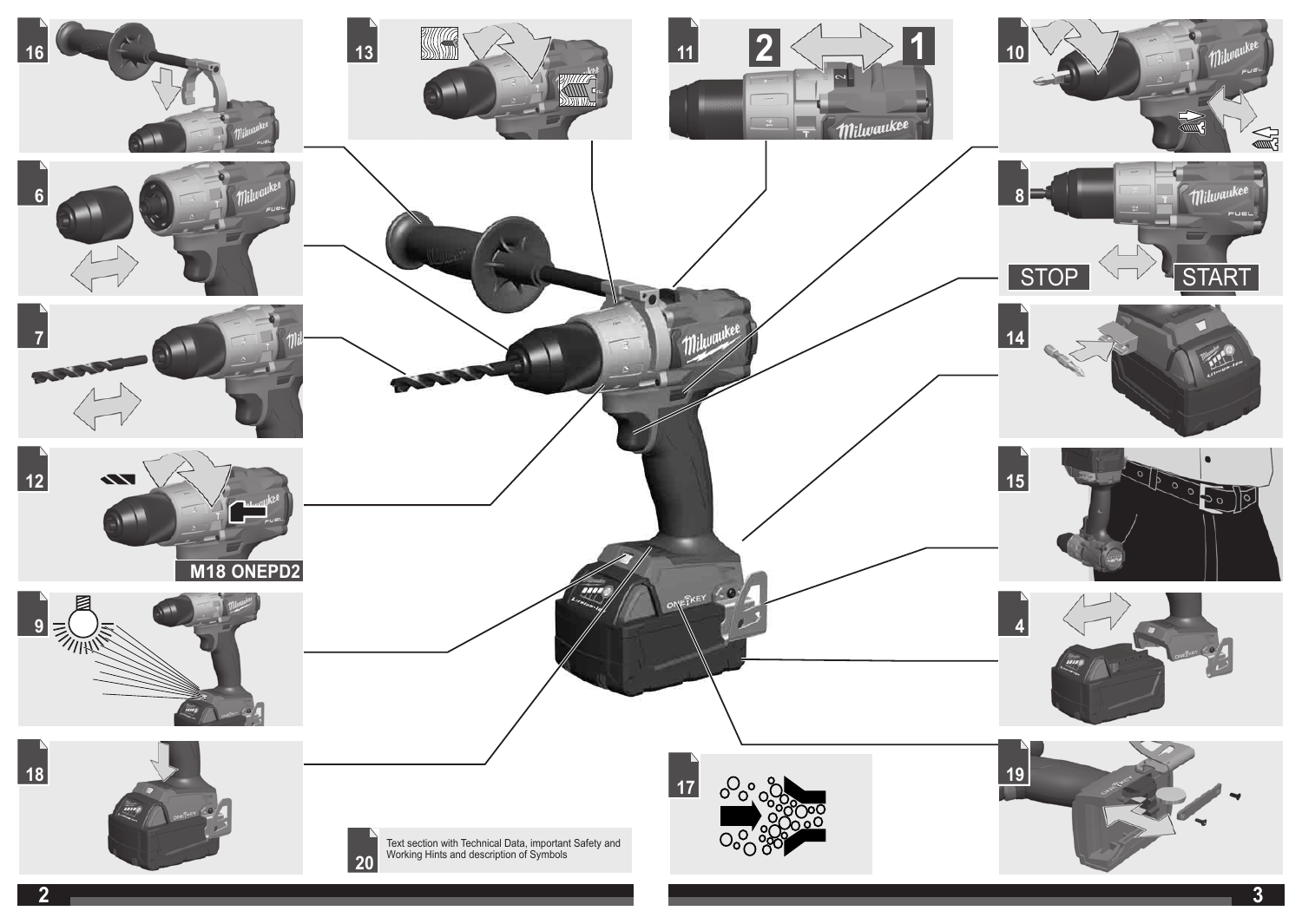![](_page_2_Picture_0.jpeg)

![](_page_2_Picture_1.jpeg)

![](_page_2_Picture_2.jpeg)

![](_page_2_Picture_3.jpeg)

![](_page_2_Figure_4.jpeg)

- 11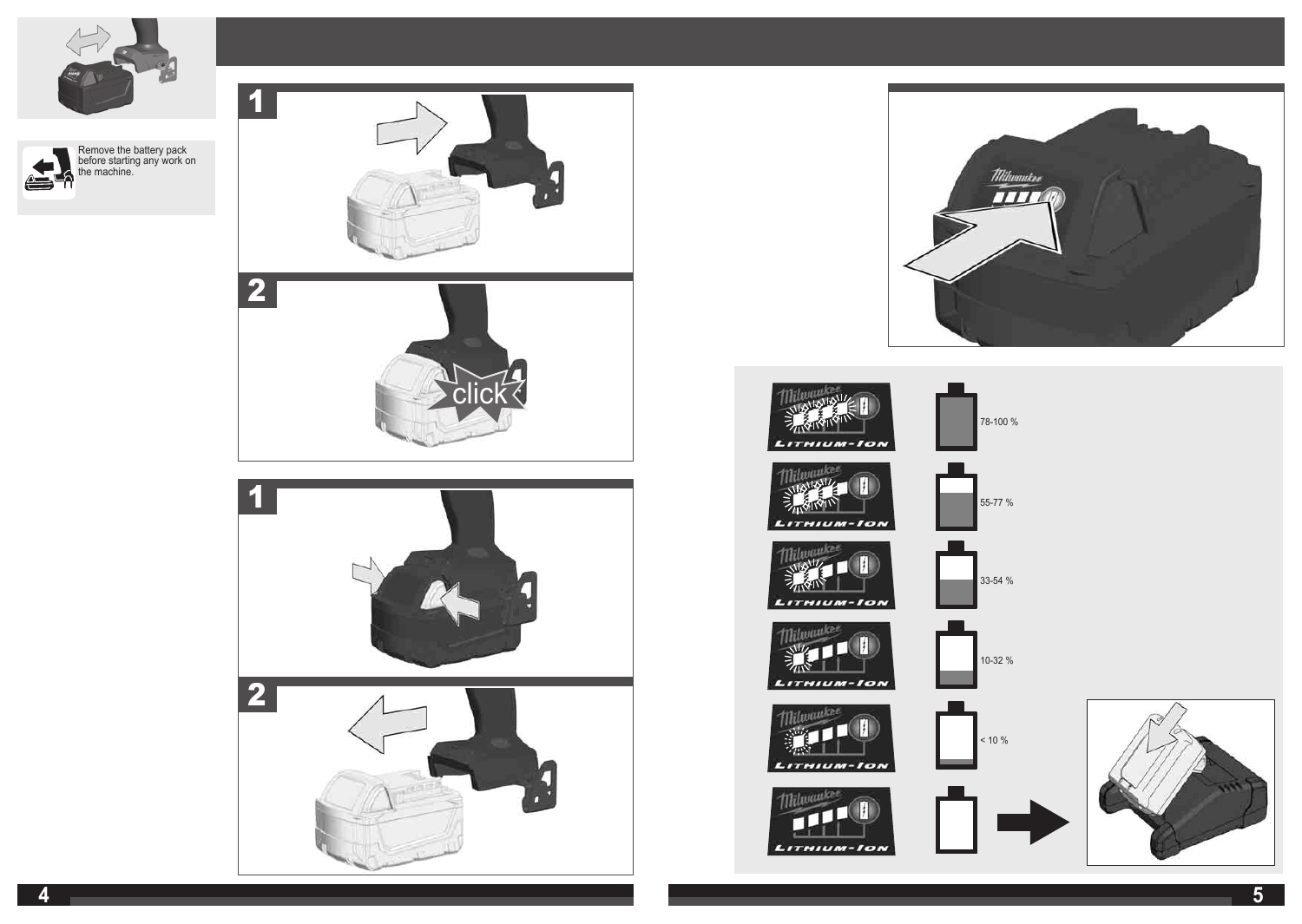![](_page_3_Picture_0.jpeg)

![](_page_3_Picture_1.jpeg)

![](_page_3_Picture_2.jpeg)

![](_page_3_Picture_3.jpeg)

![](_page_3_Picture_4.jpeg)

![](_page_3_Picture_5.jpeg)

![](_page_3_Picture_6.jpeg)

![](_page_3_Picture_7.jpeg)

 $\frac{c}{c}$ 

 $\frac{1}{2}$ 

clack

![](_page_3_Picture_8.jpeg)

![](_page_3_Picture_9.jpeg)

![](_page_3_Picture_10.jpeg)

![](_page_3_Picture_11.jpeg)

198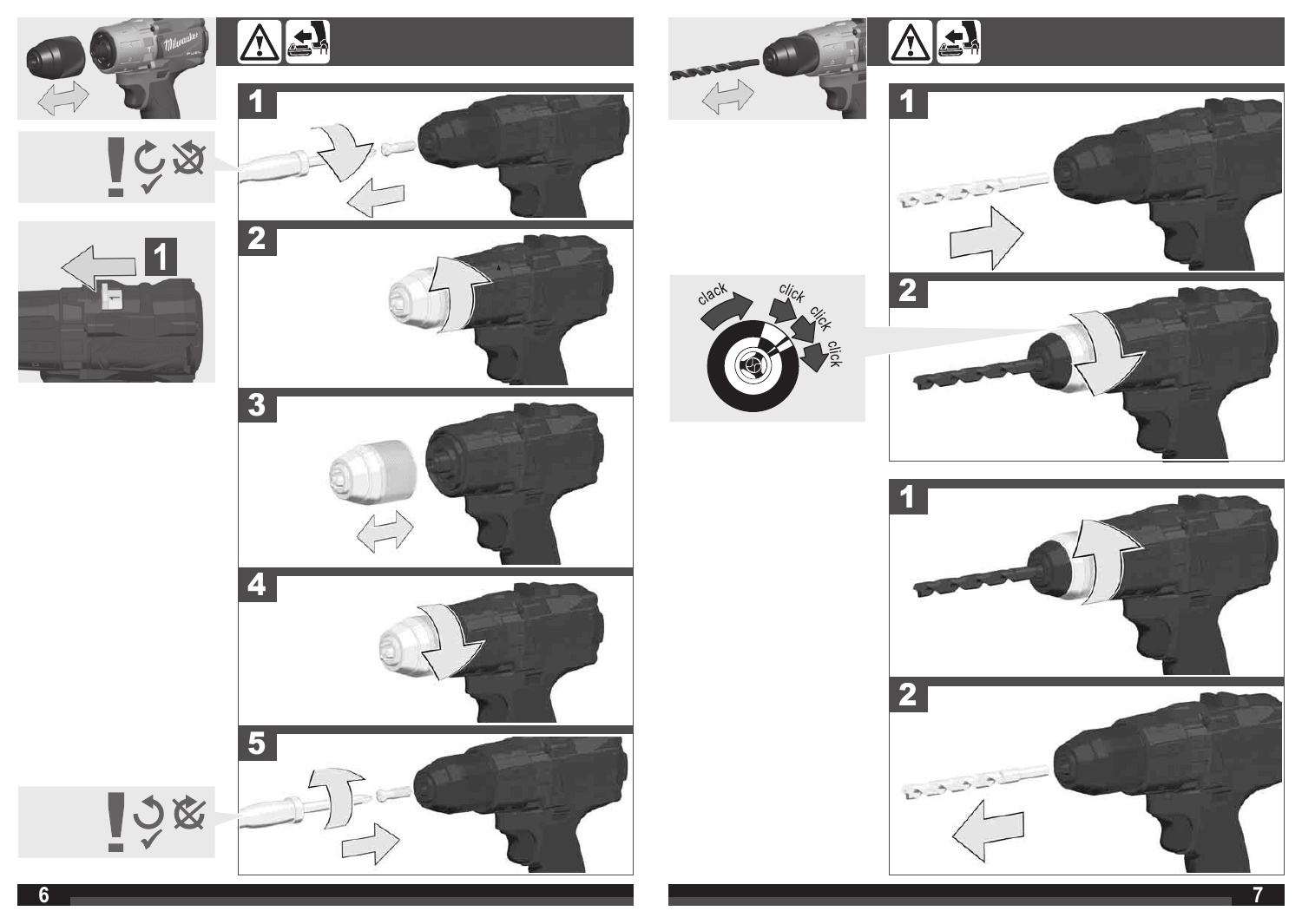![](_page_4_Picture_0.jpeg)

![](_page_4_Picture_1.jpeg)

![](_page_4_Picture_2.jpeg)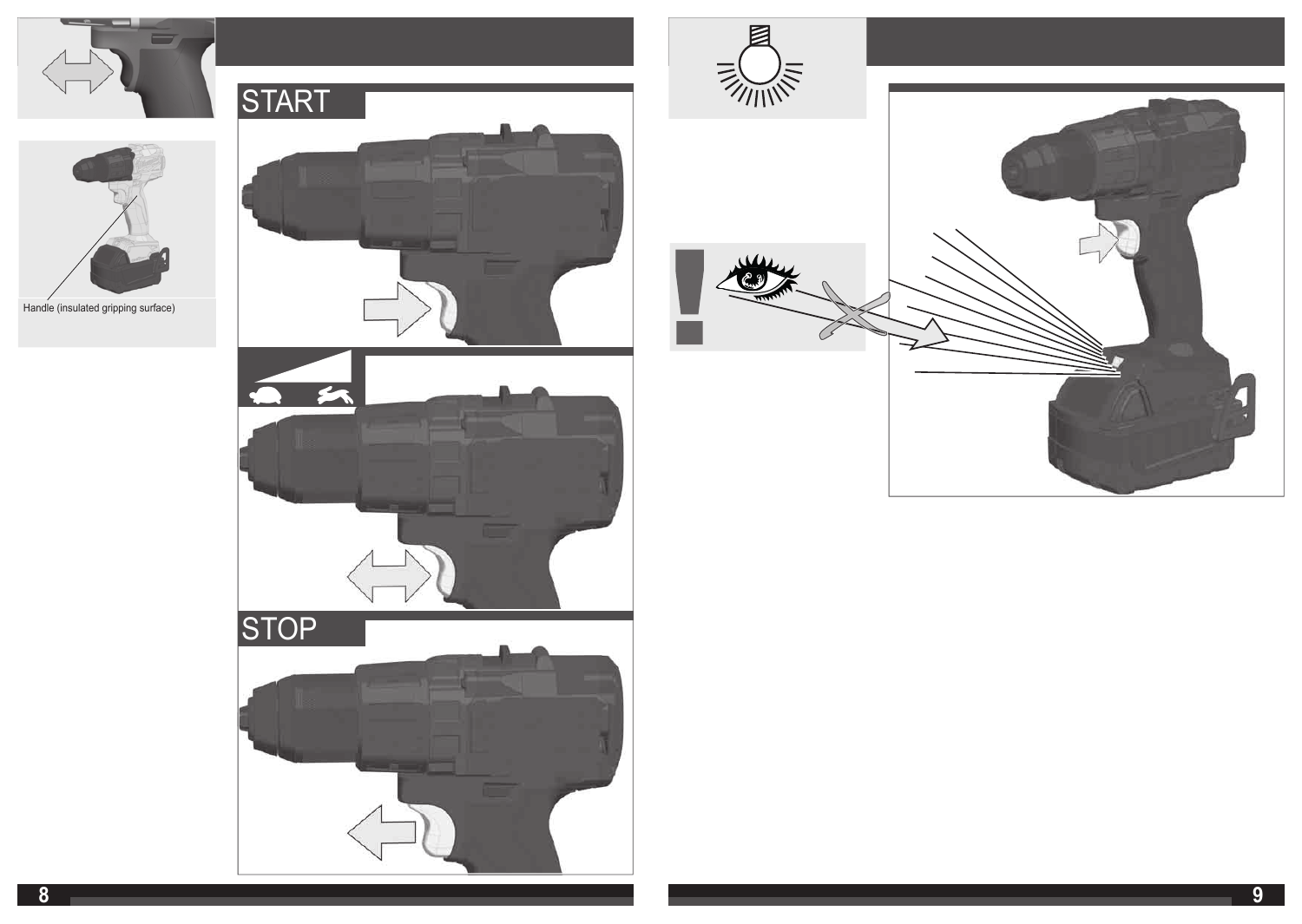![](_page_5_Picture_0.jpeg)

![](_page_5_Picture_1.jpeg)

![](_page_5_Picture_2.jpeg)

![](_page_5_Picture_3.jpeg)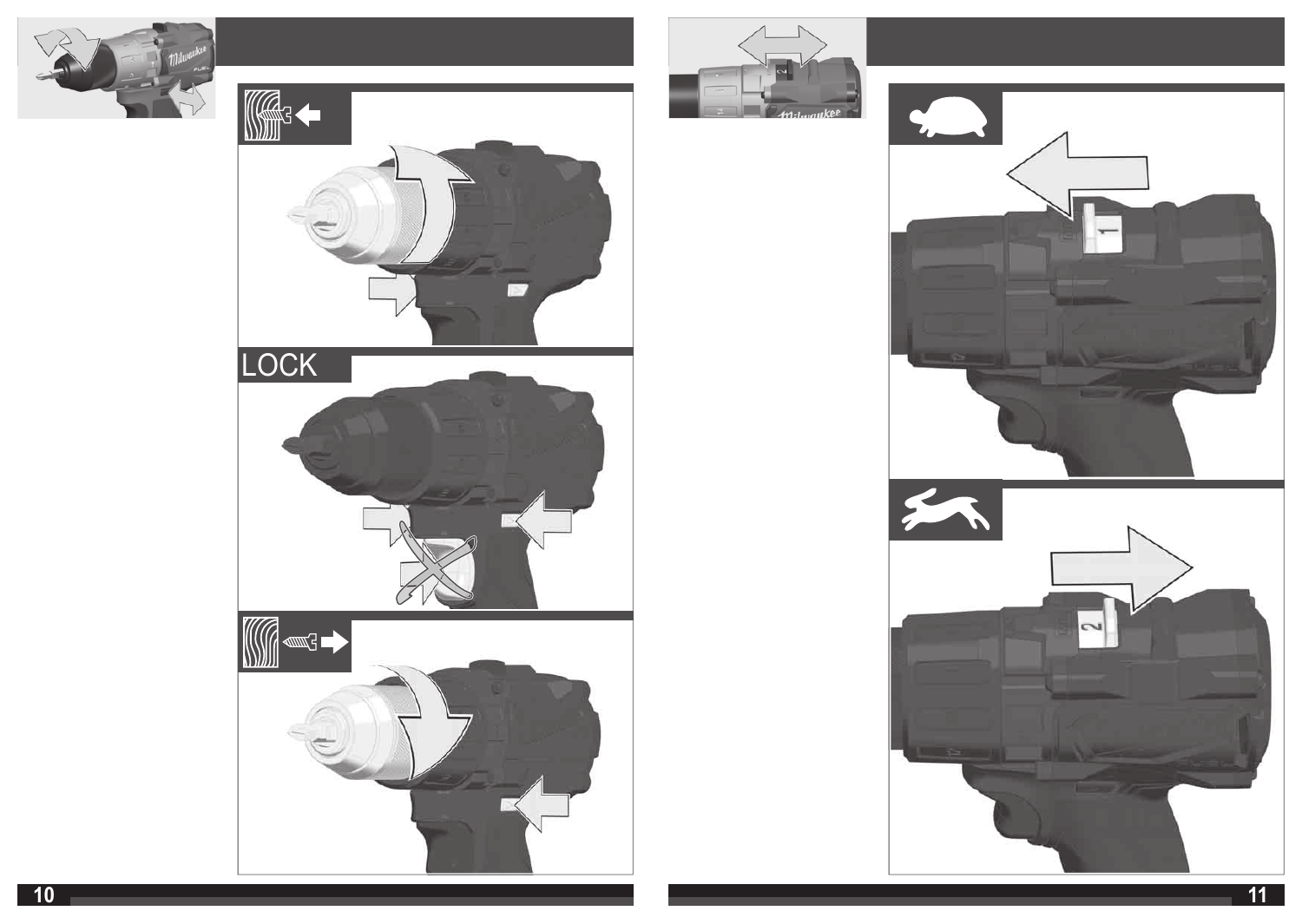![](_page_6_Picture_0.jpeg)

![](_page_6_Picture_1.jpeg)

 $\rightarrow$ 

 $\sqrt{2}$ 

 $583 - 100$ 

![](_page_6_Picture_2.jpeg)

![](_page_6_Picture_3.jpeg)

![](_page_6_Picture_4.jpeg)

![](_page_6_Picture_5.jpeg)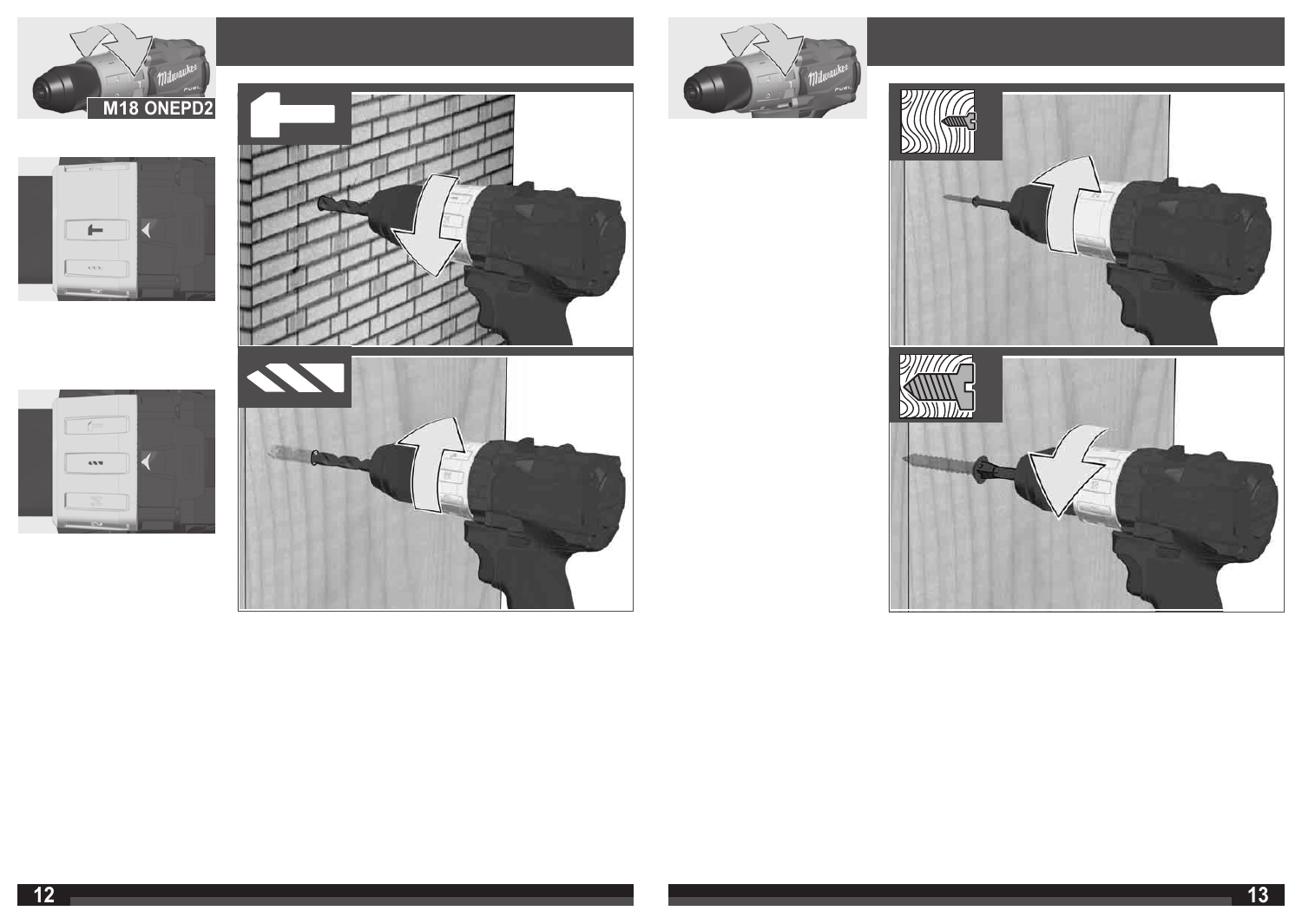![](_page_7_Picture_0.jpeg)

![](_page_7_Picture_1.jpeg)

![](_page_7_Picture_2.jpeg)

![](_page_7_Picture_3.jpeg)

![](_page_7_Picture_4.jpeg)

![](_page_7_Picture_5.jpeg)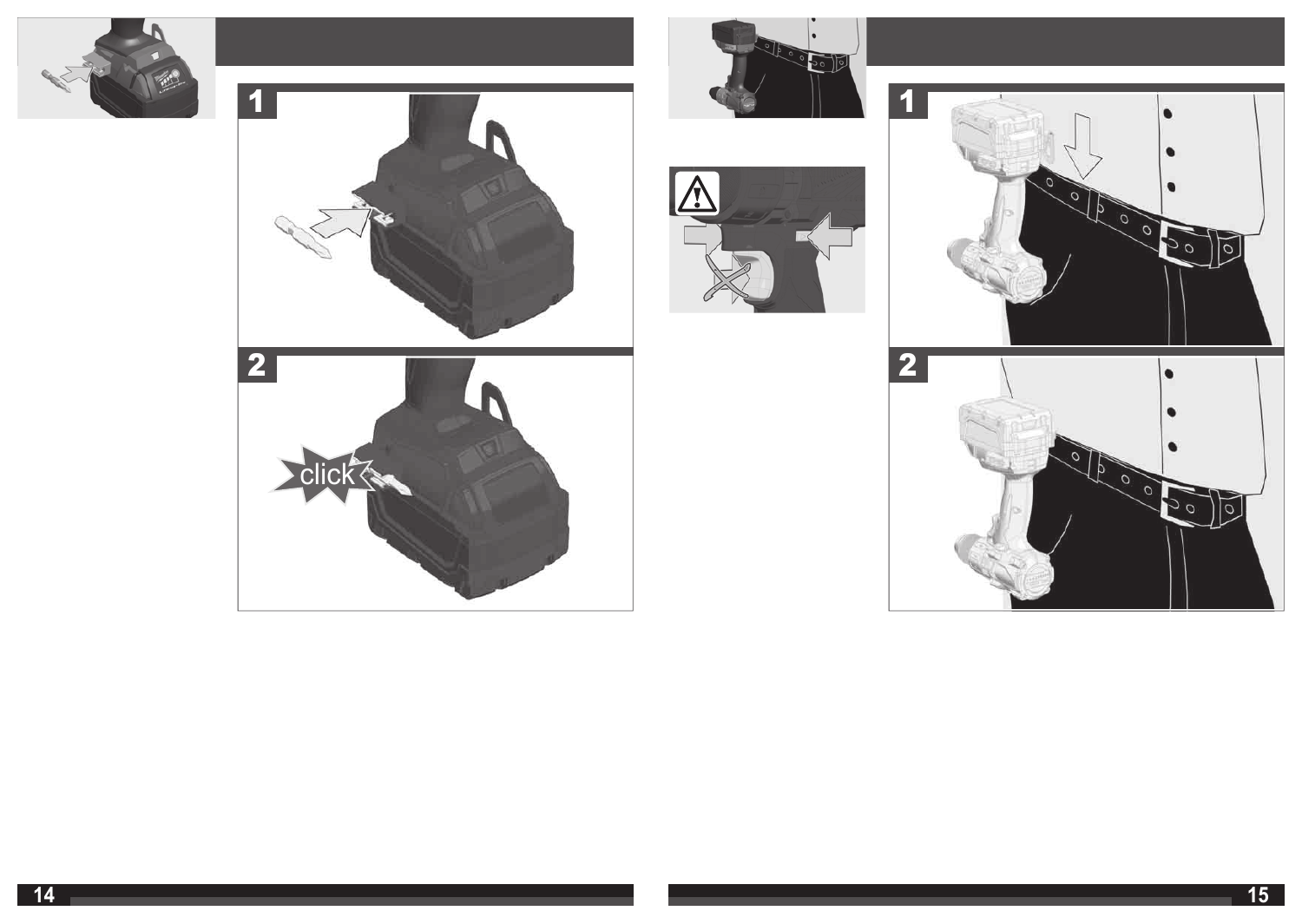![](_page_8_Picture_0.jpeg)

![](_page_8_Picture_1.jpeg)

![](_page_8_Picture_2.jpeg)

![](_page_8_Picture_3.jpeg)

![](_page_8_Picture_4.jpeg)

4932 4304 80 (Ø 6 – 72 mm)

![](_page_8_Picture_6.jpeg)

Accessory - Not included in standard equipment.

![](_page_8_Picture_8.jpeg)

![](_page_8_Picture_10.jpeg)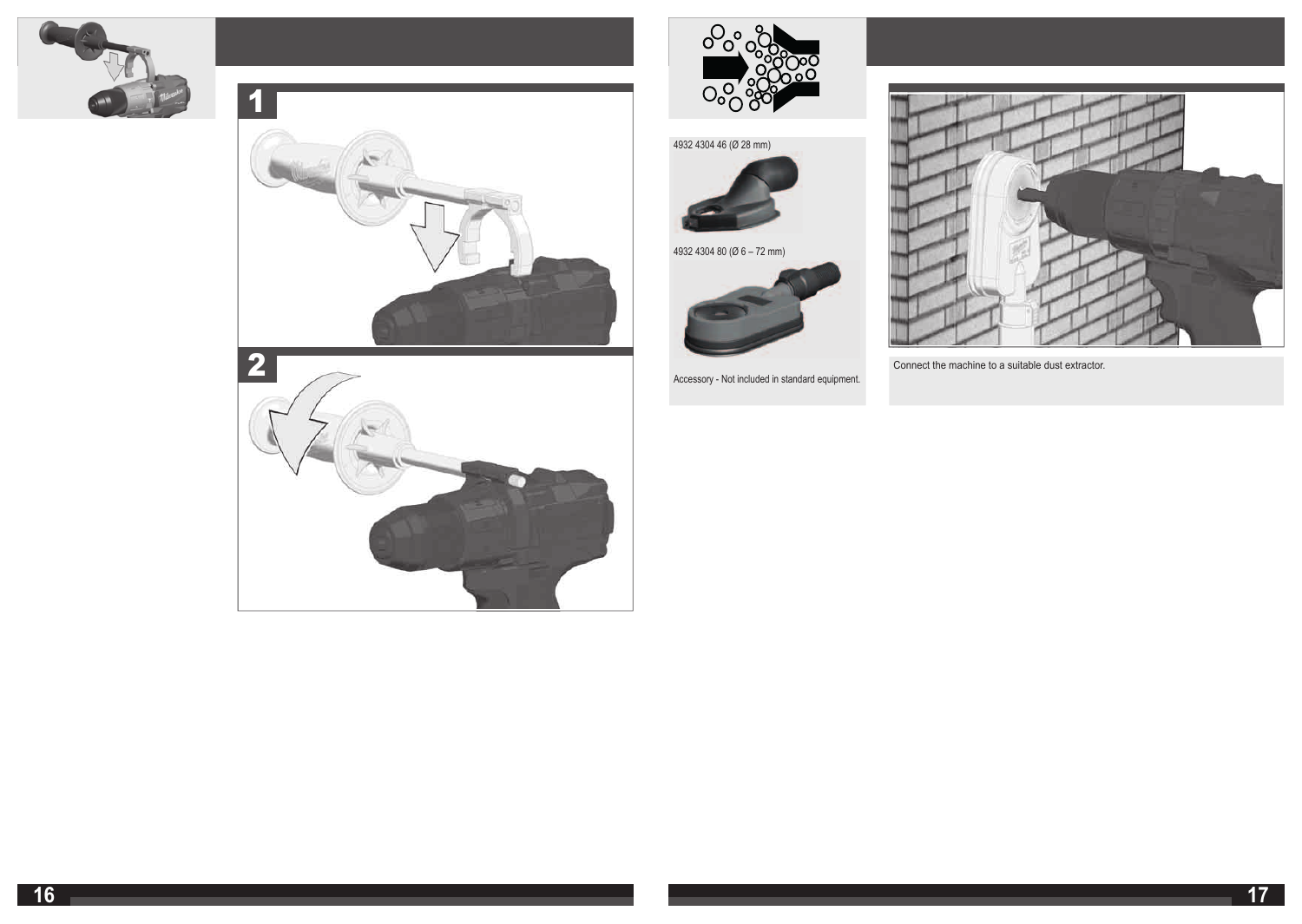![](_page_9_Picture_0.jpeg)

4

 $\mathbb{Q}_\ell$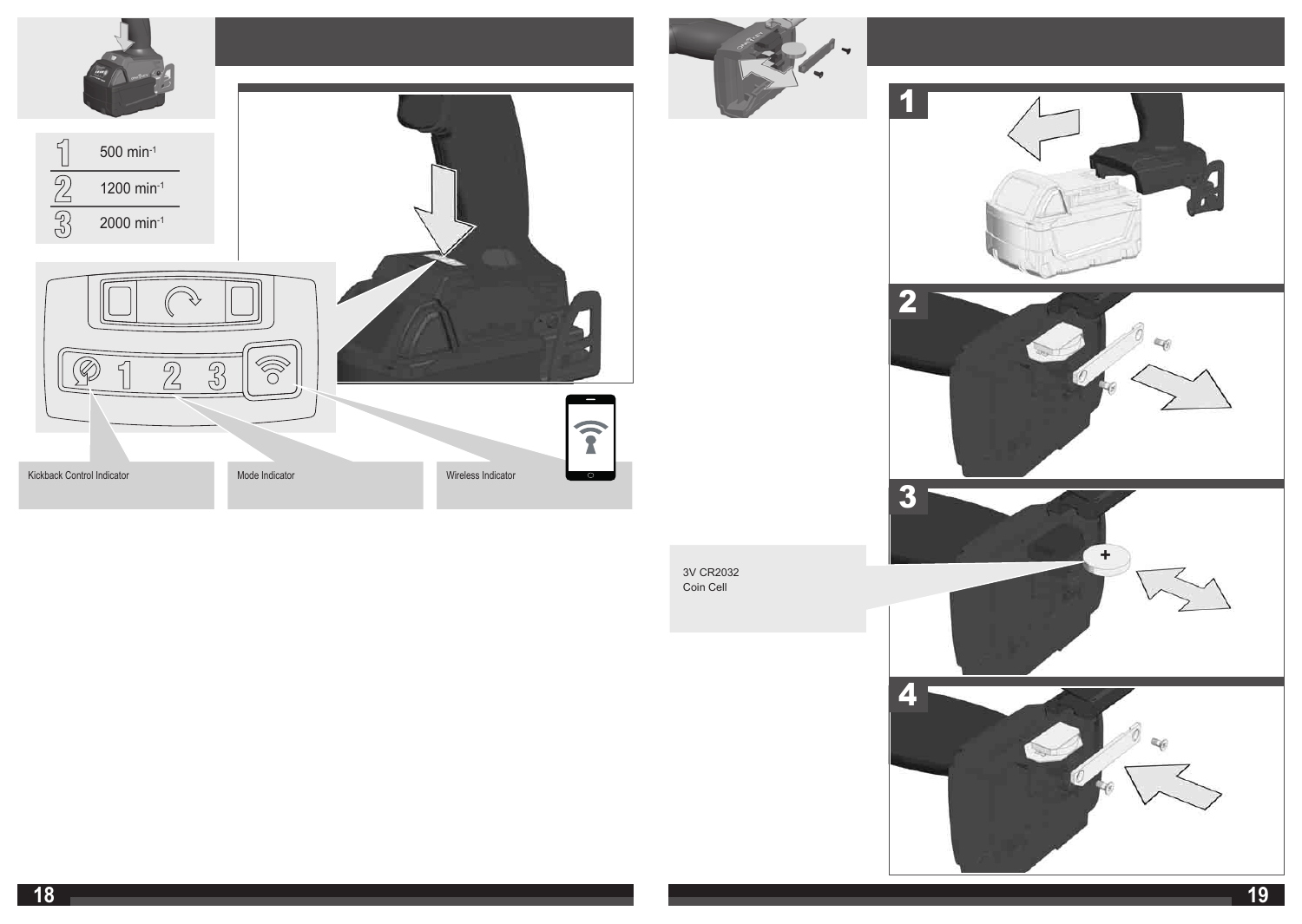| TECHNICAL DATA CORDLESS PERCUSSION DRILL/DRIVER | M <sub>18</sub> ONEDD <sub>2</sub> | M <sub>18</sub> ONEPD <sub>2</sub>           |
|-------------------------------------------------|------------------------------------|----------------------------------------------|
|                                                 |                                    |                                              |
|                                                 |                                    | $\dots$ 000001-9999999 $\dots$ 000001-999999 |
|                                                 |                                    |                                              |
| Drilling capacity in wood                       |                                    |                                              |
|                                                 |                                    |                                              |
|                                                 |                                    |                                              |
|                                                 |                                    |                                              |
|                                                 |                                    |                                              |
|                                                 |                                    |                                              |
|                                                 |                                    |                                              |
|                                                 |                                    |                                              |
|                                                 |                                    |                                              |
|                                                 |                                    |                                              |
|                                                 |                                    |                                              |
|                                                 |                                    |                                              |
|                                                 |                                    |                                              |
|                                                 |                                    |                                              |
|                                                 |                                    |                                              |
|                                                 |                                    |                                              |
|                                                 |                                    |                                              |
|                                                 |                                    |                                              |
|                                                 |                                    |                                              |
|                                                 |                                    |                                              |

#### **Noise/vibration information**

| Measured values determined according to EN 62841.       |  |  |  |
|---------------------------------------------------------|--|--|--|
| Typically, the A-weighted noise levels of the tool are: |  |  |  |
|                                                         |  |  |  |
|                                                         |  |  |  |
| Alusara waas aas weekaatasal                            |  |  |  |

**Always wear ear protectors!**

Total vibration values (vector sum in the three axes) determined according to EN 62841.

Vibration emission value ah

| vibiduoli cilicanoli valuo ar |  |
|-------------------------------|--|
|                               |  |
|                               |  |
|                               |  |
|                               |  |
|                               |  |
|                               |  |
|                               |  |

#### **WARNING**

The vibration and noise emission level given in this information sheet has been measured in accordance with a standardized test given in EN 62841 and may be used to compare one tool with another. It may be used for a preliminary assessment of exposure.

The declared vibration and noise emission level represents the main applications of the tool. However if the tool is used for different applications, with different accessories or poorly maintained, the vibration and noise emission may differ. This may significantly increase the exposure level over the total working period.

An estimation of the level of exposure to vibration and noise should also take into account the times when the tool is switched off or when it is running but not actually doing the job. This may significantly reduce the exposure level over the total working period.

Identify additional safety measures to protect the operator from the effects of vibration and/or noise such as: maintain the tool and the accessories, keep the hands warm, organization of work patterns.

# **WARNING Read all safety warnings, instructions,**

**illustrations and specifi cations provided with this power tool.** Failure to follow all instructions listed below may result in electric

shock. fire and/or serious injury.

**Save all warnings and instructions for future reference.**

# **A DRILL SAFETY WARNINGS**

# **Safety instructions for all operations**

**Hold the power tool by insulated gripping surfaces, when performing an operation where the cutting accessory or fasteners may contact hidden wiring.**

Cutting accessory or fasteners contacting a "live" wire may make exposed metal parts of the power tool "live" and could give the operator an electric shock.

**Wear ear protectors when impact drilling.** Exposure to noise can cause hearing loss.

**Use auxiliary handle(s), if supplied with the tool.** Loss of control can cause personal injury.

**Brace the tool properly before use.** This tool produces a high output torque and without properly bracing the tool during operation, loss of control may occur resulting in personal injury.

**Safety instructions when using long drill bits**

**Never operate at higher speed than the maximum speed rated of the drill bit.** At higher speeds, the bit is likely to bend if allowed to rotate freely without contacting the workpiece, resulting the personal injury.

**Always start drilling at low speed and with the bit tip in contact with the workpiece.** At higher speeds, the bit is likely to bend if allowed to rotate freely without contacting the workpiece, resulting the personal injury.

**Apply pressure only in direct line with the bit and do not apply excessive pressure.** Bits can bend causing breakage or loss of control, resulting in personal injury.

## **ADDITIONAL SAFETY AND WORKING INSTRUCTIONS**

Use protective equipment. Always wear safety glasses when working with the machine. The use of protective clothing is recommended, such as dust mask, protective gloves, sturdy non-slip footwear, helmet and ear defenders.

**WARNING** To reduce the risk of injury in applications that produce a considerable amount of dust, use a Milwaukee dust extraction solution in accordance with the solution's operating instructions.

The dust produced when using this tool may be harmful to health. Do not inhale the dust. Wear a suitable dust protection mask.

Do not machine any materials that present a danger to health (e.g. asbestos).

Switch the device off immediately if the insertion tool stalls! Do not switch the device on again while the insertion tool is stalled, as doing so could trigger a sudden recoil with a high reactive force. Determine why the insertion tool stalled and rectify this, paying heed to the safety instructions.

The possible causes may be:

- it is tilted in the workpiece to be machined
- it has pierced through the material to be machined
- the power tool is overloaded

Do not reach into the machine while it is running.

- The insertion tool may become hot during use.
- **WARNING!** Danger of burns
- when changing tools • when setting the device down

Chips and splinters must not be removed while the machine is

running.

When working in walls ceiling, or floor, take care to avoid electric cables and gas or waterpipes.

Clamp your workpiece with a clamping device. Unclamped workpieces can cause severe injury and damage.

Remove the battery pack before starting any work on the machine.

Do not dispose of used battery packs in the household refuse or by burning them. Milwaukee Distributors offer to retrieve old batteries to protect our environment.

Do not store the battery pack together with metal objects (short circuit risk).

Use only System M18 chargers for charging System M18 battery packs. Do not use battery packs from other systems.

Never break open battery packs and chargers and store only in dry rooms. Keep dry at all times.

Battery acid may leak from damaged batteries under extreme load or extreme temperatures. In case of contact with battery acid wash it off immediately with soap and water. In case of eye contact rinse thoroughly for at least 10 minutes and immediately seek medical attention.

ALWAYS USE A SIDE HANDLE when using a 9.0 Ah or higher capacity battery pack; the output torque of some tools may increase. If your drill/driver did not come with a side handle, use the spare part side handle (see explosion drawing of the tool).

Do not insert the bit on tool when the tool is running, and switch is lock on status, the bit will be run and may hurt the user

 **WARNING** This device contains a lithium button/coin cell battery. A new or used battery can cause severe internal burns and lead to death in as little as 2 hours if swallowed or enters the body. Always secure the battery cover. If it does not close securely, stop using the device, remove the batteries, and keep it away from children. If you think batteries may have been swallowed or entered the body, seek immediate medical attention.

**Warning!** To reduce the risk of fire, personal injury, and product damage due to a short circuit, never immerse your tool, battery pack or charger in fluid or allow a fluid to flow inside them. Corrosive or conductive fluids, such as seawater, certain industrial chemicals, and bleach or bleach containing products, etc., can cause a short circuit.

## **SPECIFIED CONDITIONS OF USE**

**M18 ONEDD2:** The battery drill/screwdriver may be used for drilling and screwdriving for independent use away from mains supply.

**M18 ONEPD2:** The electronic battery percussion drill/screwdriver may be used for drilling, percussion drilling, as well as screwdriving for independent use away from mains supply.

Do not use this product in any other way as stated for normal use.

## **EC-DECLARATION OF CONFORMITY**

We declare as the manufacturer under our sole responsibility that the product described under "Technical Data" fulfills all the relevant regulations and the directives 2011/65/EU (RoHS), 2014/53/EU, 2006/42/EC, and the following harmonized standards have been used:

EN 62841-1:2015 EN 62841-2-1:2018+A11:2019 EN 55014-1:2017+A11:2020 EN 55014-2:2015 EN 301 489-1 V2.2.3 EN 301 489-17 V3.1.1 EN 300 328 V2.2.2 EN 62479:2010 EN IEC 63000:2018

Winnenden, 2021-02-03

March & Alexander Krug Managing Director

Authorized to compile the technical file.

Techtronic Industries GmbH Max-Eyth-Straße 10 71364 Winnenden Germany

### **GB-DECLARATION OF CONFORMITY**

We declare as the manufacturer under our sole responsibility that the product described under "Technical Data" fulfills all the relevant provisions of the following Regulations S.I. 2008/1597 (as amended), S.I. 2017/1206 (as amended), S.I. 2012/3032 (as amended) and that the following designated standards have been used:

BS EN 62841-1:2015 BS EN 62841-2-1:2018+A11:2019 BS EN 55014-1:2017+A11:2020 BS EN 55014-2:2015 EN 301 489-1 V2.2.3 EN 301 489-17 V3.1.1 EN 300 328 V2.2.2 BS EN 62479:2010 BS EN IEC 63000:2018

Winnenden, 2021-02-03

Alexander Krug Managing Director

Authorized to compile the technical file.

Techtronic Industries GmbH Max-Eyth-Straße 10 71364 Winnenden **Germany** 

### **SELECTING MODE**

Allow the tool to come to a complete stop before changing modes. Press the selector button  $\bigcirc$  to cycle between the settings. Select wireless  $\hat{\mathcal{F}}$  to change the default settings via the ONE-KEY App on your smart device.

![](_page_10_Picture_75.jpeg)

![](_page_10_Picture_76.jpeg)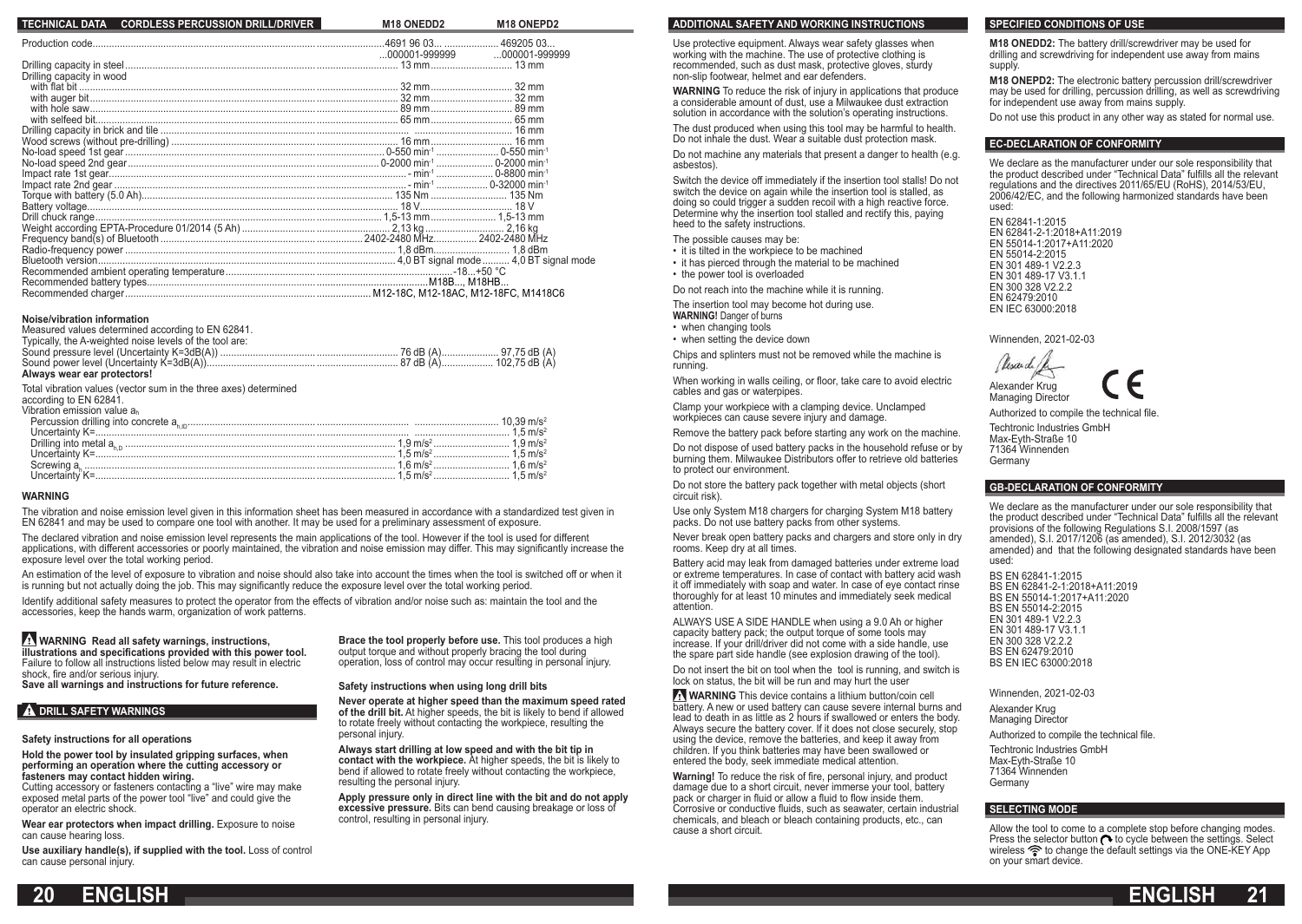#### **KICKBACK CONTROL**

When Kickback Control is on, the  $\boldsymbol{\mathcal{Q}}$  light will be solid green. If the tool detects a sudden twisting motion or when the tool experiences  $ESD$ , the tool will shut off and the  $\bigcirc$  light will blink green.

### **ONE-KEY™**

To learn more about the ONE-KEY functionality for this tool, please reference the Quick Start guide included with this product or go to www.milwaukeetool.com/one-key. To download the ONE-KEY app, visit the App Store or Google Play from your smart device.

When the product experiences ESD, the speed LED shuts down and the product cannot adjust speed. It needs the battery and coin cell removed and reinserted to recover (see page 6 & 21). Also, when the product experiences ESD, the Bluetooth

communication will be disconnected. It needs to be reset manually to recover. We considered the results to be within our minimum acceptable

performance level according to EN 55014-2 / EN 301489-1 / EN 301489-17.

#### **BATTERIES**

Battery packs which have not been used for some time should be recharged before use.

Temperatures in excess of 50°C (122°F) reduce the performance of the battery pack. Avoid extended exposure to heat or sunshine (risk of overheating).

The contacts of chargers and battery packs must be kept clean.

For an optimum life-time, after use, the battery packs have to be fully charged.

To obtain the longest possible battery life remove the battery pack from the charger once it is fully charged.

For battery pack storage longer than 30 days: Store the battery pack where the temperature is below 27°C and away from moisture

Store the battery packs in a 30% - 50% charged condition Every six months of storage, charge the pack as normal.

#### **BATTERY PACK PROTECTION**

In extremely high torque, binding, stalling and short circuit situations that cause high current draw, the tool will vibrate for about 2 seconds and then the tool will turn OFF. To reset, release the trigger.

Under extreme circumstances, the internal temperatur of the battery could become to high. If this happens, the battery will shut down.

Place the battery on the charger to charge and reset it.

### **TRANSPORTING LITHIUM BATTERIES**

Lithium-ion batteries are subject to the Dangerous Goods Legislation requirements.

Transportation of those batteries has to be done in accordance with local, national and international provisions and regulations.

- The user can transport the batteries by road without further requirements.
- Commercial transport of Lithium-Ion batteries by third parties is subject to Dangerous Goods regulations. Transport preparation and transport are exclusively to be carried out by appropriately trained persons and the process has to be accompanied by corresponding experts.

When transporting batteries:

- Ensure that battery contact terminals are protected and insulated to prevent short circuit.
- Ensure that battery pack is secured against movement within packaging.
- Do not transport batteries that are cracked or leak.

Check with forwarding company for further advice

### **MAINTENANCE**

Use only Milwaukee accessories and spare parts. Should components need to be replaced which have not been described, please contact one of our Milwaukee service agents (see our list of guarantee/service addresses).

If needed, an exploded view of the tool can be ordered. Please state the machine type printed as well as the six-digit No. on the label and order the drawing at your local service agents or directly at: Techtronic Industries GmbH, Max-Eyth-Straße 10, 71364 Winnenden, Germany.

#### **SYMBOLS**

![](_page_11_Picture_33.jpeg)

Remove the battery pack before starting any work on the machine.

![](_page_11_Picture_36.jpeg)

![](_page_11_Picture_37.jpeg)

∼

| й | Do not dispose electric tools, batteries/rechargeable<br>batteries together with household waste material.<br>Electric tools and batteries that have reached the end<br>of their life must be collected separately and returned<br>to an environmentally compatible recycling facility.<br>Check with your local authority or retailer for recycling<br>advice and collection point. |
|---|--------------------------------------------------------------------------------------------------------------------------------------------------------------------------------------------------------------------------------------------------------------------------------------------------------------------------------------------------------------------------------------|

 $n_{\rm o}$ No-load speed

| o esta |
|--------|
|        |

Direct Current ---

|  |  | <b>European Conformity Mark</b> |  |
|--|--|---------------------------------|--|
|--|--|---------------------------------|--|

British Confomity Mark

Θ r

Ukraine Conformity Mark

EurAsian Conformity Mark

![](_page_11_Picture_47.jpeg)

| 22 | <b>ENGLISH</b> |  |
|----|----------------|--|
|    |                |  |